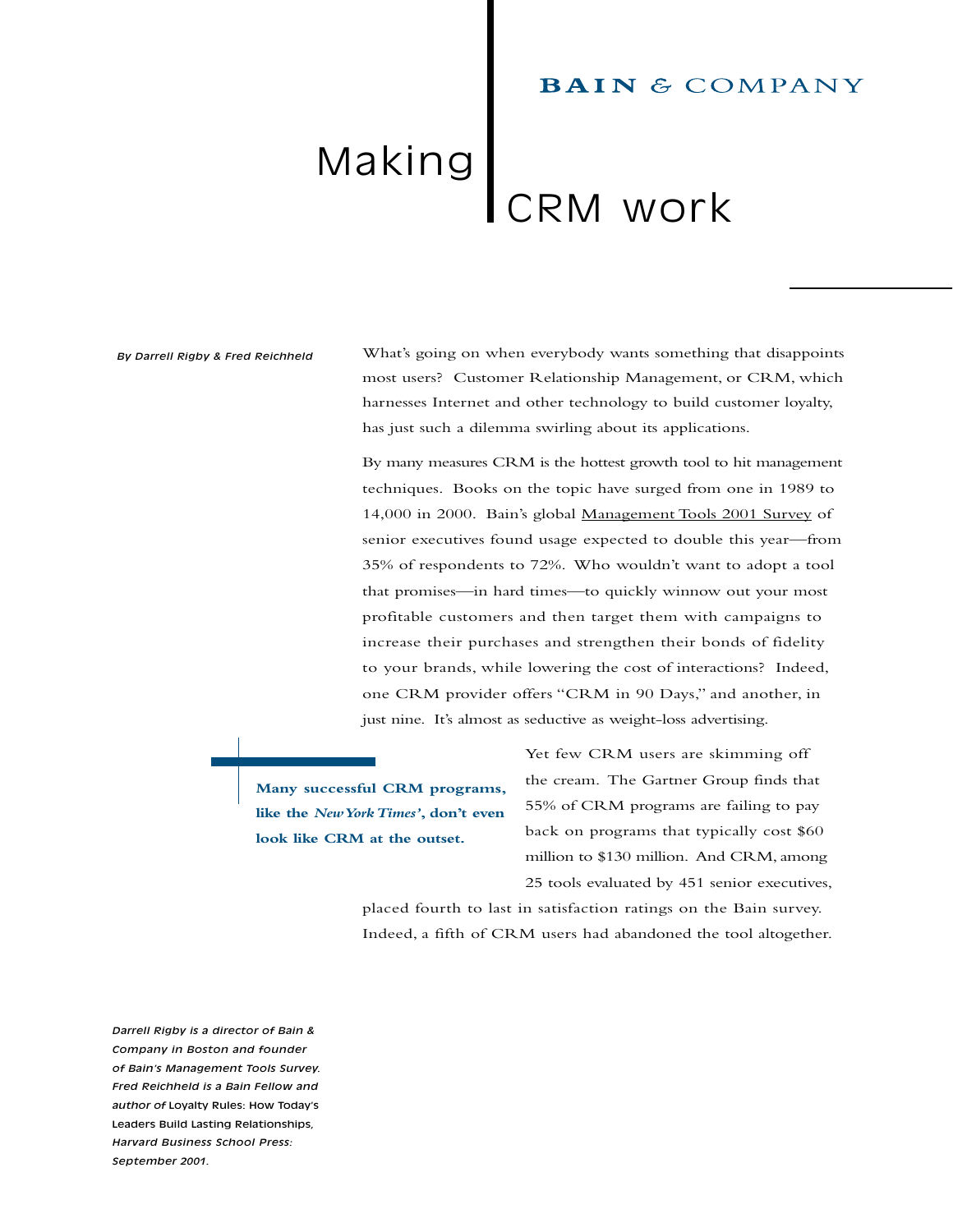#### **So how do you fix the problem?**

The problem starts with CRM's definition. If you log on to CRMguru.com, the most commonly asked question is: "What is CRM?" The truth is CRM is not so new and slippery. It draws on the tried-and-true management technique of customer segmentation, the starting point for figuring out which customers you want to CR-create relationships with—and which you want to CM—cost manage. *(See Figure 1: Abandoning CRM)* With CRM, as with good old-fashioned loyalty leadership, the win-win economics lie in segmenting the attractive, profitable clients-with whom you can broaden and deepen relationships-from the cherry pickers who you need to serve at low cost. So CRM starts with customer strategy.

Indeed, many successful CRM programs, like The *New York Times'*, don't even look like CRM at the outset. The *Times* spent years last decade targeting research of core customers to find similar pools in cities outside of New York. Then it set about understanding what it would take to appeal to those pools, and, by way of response, upgraded its local distribution system and customized local content like weather and TV listings to meet the market. The upshot? The *New York Times* is growing in a relatively flat industry, and it has a customer retention rate of 94% in an industry that averages about 60%. All this, long before acquiring new CRM technology, which it is just now implementing to automate some processes.

#### *Figure 1***: Abandoning CRM**



\*1999 result: Customer Retention was replaced by CRM in this year's survey.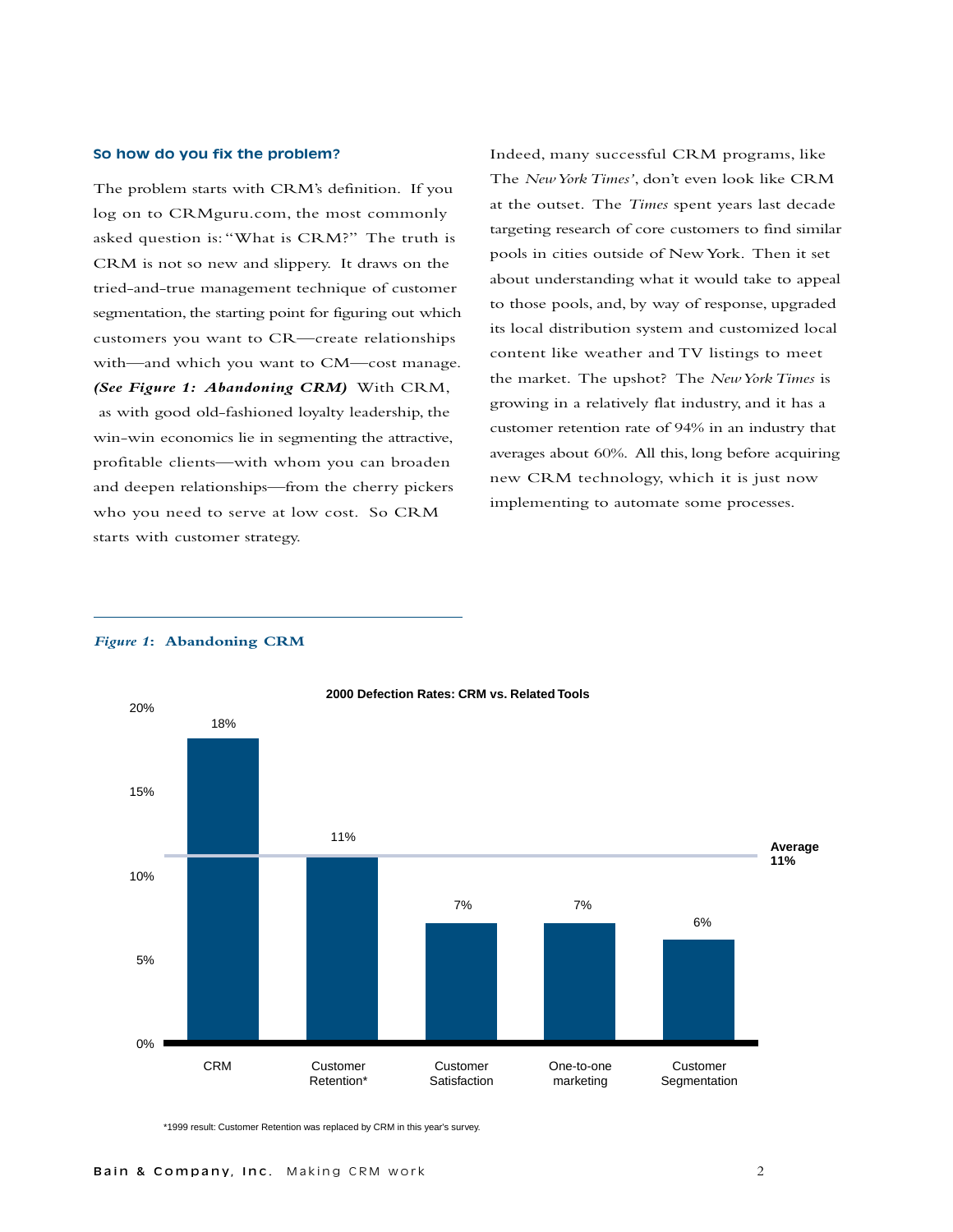The *Times* example leads to a second fix—realigning business processes with strategy. In a recent CRM Forum survey of senior executives, *87% pinned the failure of CRM on leadership and change management issues.* Only four percent cited software problems. The *Times* invested in upgrading its printing and delivery processes and subscriber call-handling procedures before it invested in Internet-based software to speed these processes and reduce costs. Insurance company USAA, another loyalty leader, provides further evidence that process change must precede technology in getting CRM right. The company—the premier insurer of military personnel and veterans-was historically organized into six regional units, each comprising large functional departments (claims, underwriting, policy holder services, etc.).

Today, in response to a greater understanding of what customers value, those six units have been broken into 110 teams, each of which focuses on the specific needs of smaller and more uniform segments of customers. Within these teams, the thousands of phone reps are divvied up even further into groups of 10 to 12. The members of each group work out their own schedules and vacations, solve problems together, and are evaluated together.

Team members know the regional idiosyncrasies of the insurance business. They also know their customers—and each other—better than they did in the old system. Customers value the "small company touch." And USAA's former CEO, Bob Herres, believes the small-team structure is a key reason USAA has been able to grow and maintain one of the highest retention rates in the industry, while simultaneously shrinking its bureaucracy. (For more on the links between employee loyalty and customer loyalty, see **www.loyaltyrules.com**, and participate in Bain's Loyalty Acid Test Survey.)

**Grand Expeditions capitalized on a list of customers who hadnít traveled for more than three years. One-to-one marketing to those customers yielded three times the average conversion of a typical mailing, a key contribution to the companyís 30% increase in bookings in a flat industry.**

When your customer strategy is at the center, and your processes are aligned, you can make wise decisions about where software technology can help—and where low-tech solutions make more sense. Loyalty leader Enterprise Rent-A-Car, in the wake of the World Trade Center disaster, gave its branch managers latitude to except the firmís "no one-way rental" rule, which allows it to keep costs down. Enterprise waived all drop-off fees across the US until September 21st, to ensure that all of its customers could make it home. That no-tech move bought Enterprise a lifetime of loyalty from travelers stranded at airports and train stations, even as other rental car companies were charging oneway penalties of \$1000 and more.

A low-tech tool related to CRM comes to bear, too-customer satisfaction measurements. Consider the technology decisions loyalty leader Harley-Davidson made after quizzing its customers. Harley-Davidson's CEO, Jeff Bleustein, turned down a proposal for a centralized Web site that would have offered Harley's full line to anyone with access to a computer. Why? Customers wanted to shop Harley on the Internet, but Bleustein knew that such a site would undercut dealers and, understanding the importance of dealer relationships to the company's strategy, sent the Web experts back to the drawing board.